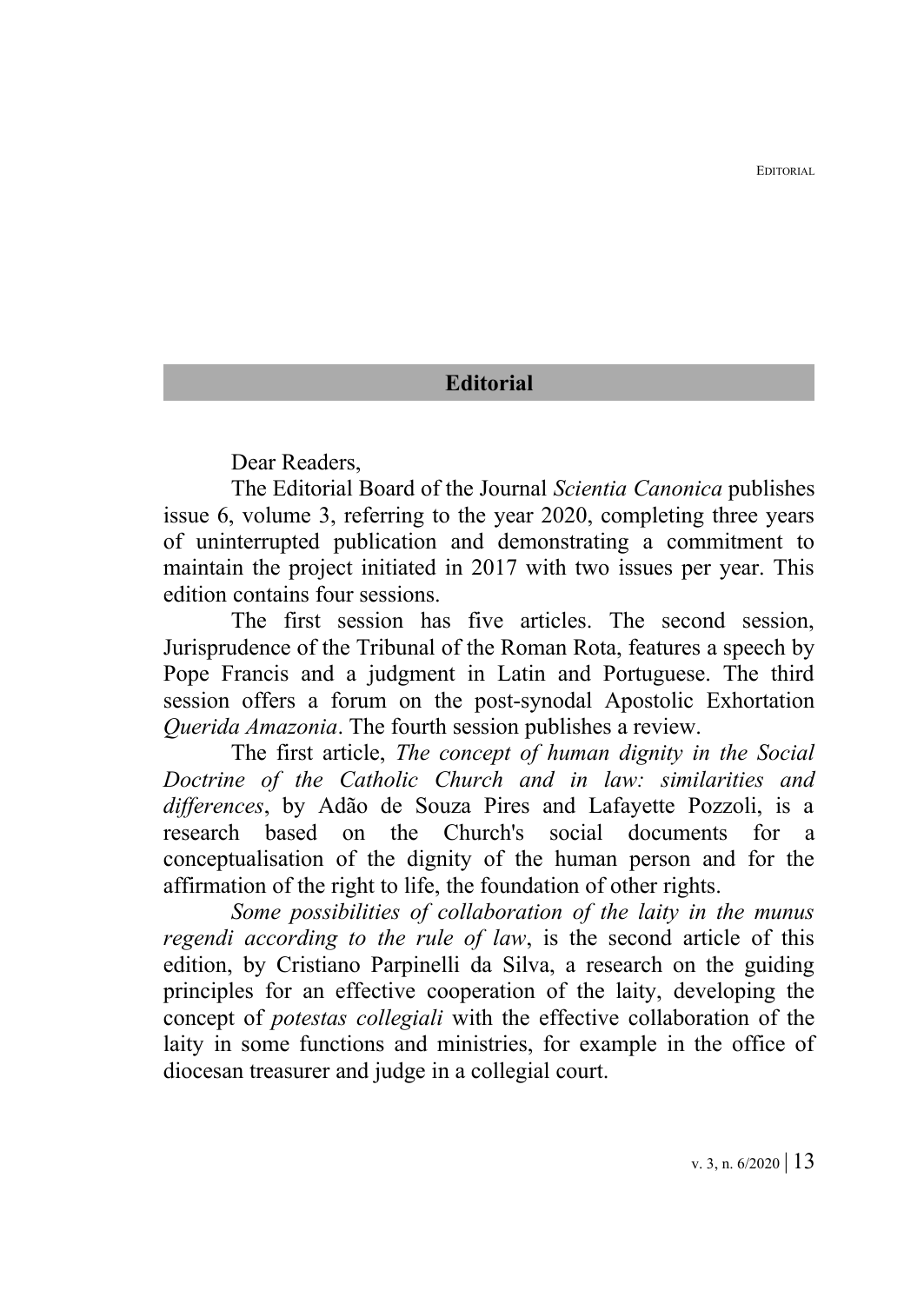The third article, *The activity of the College of Cardinals in support of the Pope* by Anna Sammassimo, translated into English by Edvige Pucciarelli, is a theme that is currently being presented, but finds its roots in the debate during the Second Vatican Council on the creation of the Synod of Bishops and their contacts with the College of Cardinals. Subsequently, the theme of the article has its reference in the Apostolic Constitution *Pastor Bonus* and in the moments presented by the "consultative group" formed by Pope Francis.

*Some canonical and pastoral considerations on the offences of defamation and calumny in the Church*, written in Spanish, by Francisco Campos Martínez, the fourth article of the session, is a canonical reflection, starting with Canon 220 in parallel with other canons, showing the consequences of defamation and calumny on the personality of the victim due to suffering. In fact, it is the responsibility of the ecclesiastical authority to determine the reparation of the damage to honour and good reputation, which must be implemented by effective and appropriate means.

The fifth article, in Italian, is a research by Manlio Miele *on synodality in the ecclesiology of Pope Francis*. The author starts from the conceptual distinction between representativeness and representation, showing the interaction of synods with the College of Cardinals.

In the jurisprudence session of the Tribunal of the Roman Rota, we present an address by Pope Francis, delivered on 21 February 2020, to the participants of the Pontifical Council for Legislative Texts, addressing a topical issue of Canon Law. Then, in the same session, we publish the judgment of 2 March 2020, on appeal to the Tribunal of the Roman Rota - Coram R. P. D. Felipe Heredia Esteban, Ponente, David Salvatori and Alexander W. Bunge pursuant to can. 1680, § 2. The Latin text was prepared for publication in the Journal Scientia Canonica by Vincenzo Fasano and the Portuguese translation was done by Leonardo Rosa Ramos.